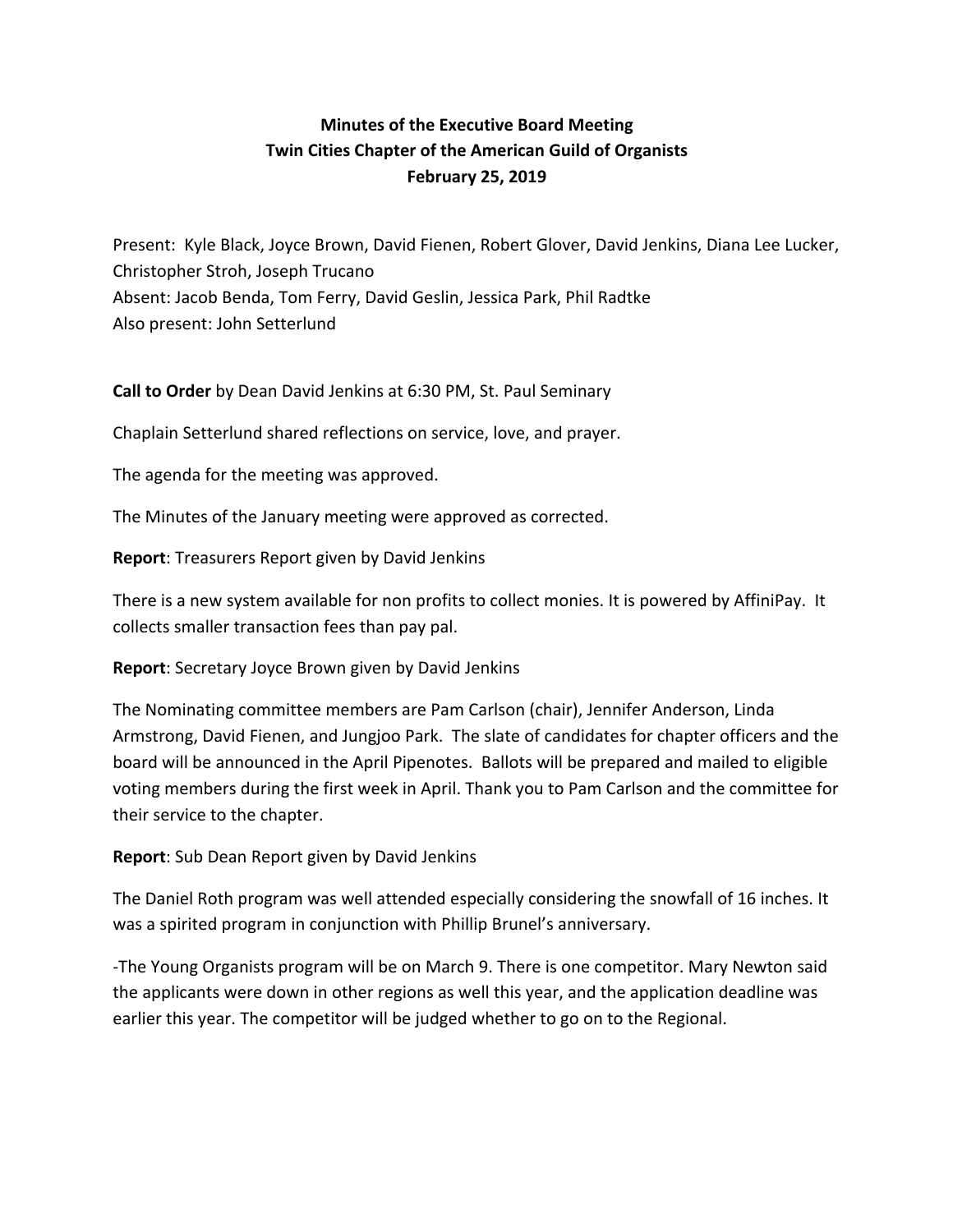-The Before Bach's Birthday Bash will be March 16 starting at The Summit Center for Arts and Innovation. Other venues included for the day are Thomas More Catholic Church, St. Clement Episcopal Church, Unity Unitarian Church, and The House of Hope Presbyterian Church.

**Report: Dean David Jenkins** 

-The Operating Procedures from 2012 are being worked on. They were revised in 2017. The changes will go through the Regional Director and the National Director.

-The new Registrar is being challenged with the new system and the maintenance of two systems. 

-Pam Carlson is the Nominating Committee Chair. The candidates will be presented at the March meeting.

-The POE event on February 23 hosted 8 students and 7 adults.

**Report:** Audit Committee Report given by Phil Asgian and Martin Stachnik

**The highlights included are:** 

- 1. The TCAGO website should be updated to reflect changes made by the Pipedreams **Scholarship Committee in how funds are awarded.** This update has been taken care of.
- 2. **TCAGO expense reimbursements should be paid directly to vendors.** This is a good policy in general. However, there will be an occasional need to reimburse members directly for expenses, especially for small reimbursements at the last-minute. There should also be two signatures on checks written.
- 3. The Board should be more diligent in managing the budgets it approves and increase **amounts budgeted if warranted**. The particular concern was that the expenses for the member's dinner appeared to go well over budget. In fact, we had established a special budget line for the dinner, with the board-approved policy that the chapter subsidizes the dinner price for members. It was also noted that corrections made to the books should be done immediately.
- 4. The Board should establish a succession plan for the Treasurer and Audit Committee. The board has drafted a revision for the treasurer job description that would separate the bookkeeping portion from the other aspects of the job. This revision, along with other revisions to the 2012 document, will be considered by the Board. The Dean will appoint the Chair of the Audit Committee.